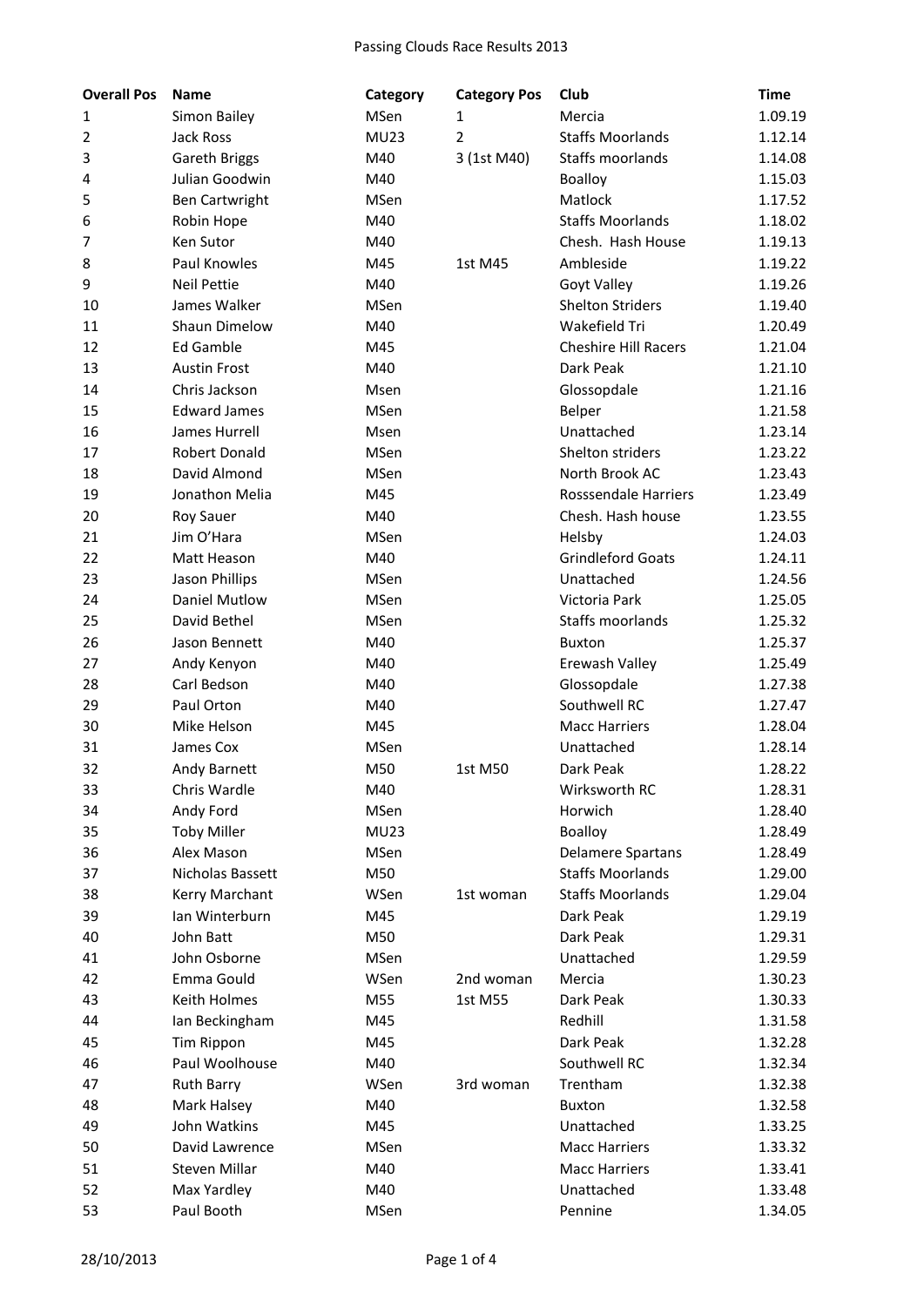| <b>Overall Pos</b> | <b>Name</b>           | Category    | <b>Category Pos</b> | Club                      | <b>Time</b> |
|--------------------|-----------------------|-------------|---------------------|---------------------------|-------------|
| 54                 | Chris Cooke           | M50         |                     | <b>St Edmund Pacers</b>   | 1.34.06     |
| 55                 | Simon Webb            | MSen        |                     | <b>Walton Chasers</b>     | 1.34.21     |
| 56                 | <b>Caitlin Rice</b>   | WSen        |                     | Glossopdale               | 1.34.29     |
| 57                 | David Whitfield       | M40         |                     | Unattached                | 1.34.52     |
| 58                 | <b>Bruce Humphrey</b> | MSen        |                     | Altrincham                | 1.35.33     |
| 59                 | <b>Holly Martin</b>   | WSen        |                     | Pennine                   | 1.35.39     |
| 60                 | Hanno Torn            | M40         |                     | Pennine                   | 1.35.44     |
| 61                 | John Miles            | MSen        |                     | Trentham                  | 1.35.51     |
| 62                 | <b>Martin Mallett</b> | M40         |                     | Unattached                | 1.36.09     |
| 63                 | Ann-Marie Jones       | W60         | 1st W60             | Altrincham                | 1.36.42     |
| 64                 | David Madden          | M40         |                     | Unattached                | 1.37.02     |
| 65                 | Chris Green           | M55         |                     | <b>Staffs Moorlands</b>   | 1.37.19     |
| 66                 | <b>Mark Platts</b>    | M40         |                     | <b>Staffs Moorlands</b>   | 1.37.21     |
| 67                 | <b>Tracy Dean</b>     | W40         | 1st W40             | <b>Staffs Moorlands</b>   | 1.37.32     |
| 68                 | Mario Rocchelli       | <b>MSen</b> |                     | Long Eaton                | 1.37.35     |
| 69                 | John Jodrell          | M55         |                     | Pennine                   | 1.37.46     |
| 70                 | lan Haigh             | M40         |                     | Southwell RC              | 1.38.03     |
| 71                 | Tom Rutherford        | M50         |                     | Pensby                    | 1.38.05     |
| 72                 | <b>Richard Ross</b>   | M45         |                     | Unattached                | 1.38.28     |
| 73                 | <b>Graham Burns</b>   | M45         |                     | Unattached                | 1.38.57     |
| 74                 | Andy Buck             | M50         |                     | <b>Steel City</b>         | 1.39.09     |
| 75                 | Rachel Thomas         | WSen        |                     | Victoria Park             | 1.39.14     |
| 76                 | David Wakefield       | M40         |                     | Serpentine                | 1.39.38     |
| 77                 | Tim Charmley          | M45         |                     | Tattenhall                | 1.39.50     |
| 78                 | <b>Kate Davies</b>    | WSen        |                     | Unattached                | 1.39.59     |
| 79                 | Reg Cooper            | M55         |                     | Unattached                | 1.40.00     |
| 80                 | Dave Clough           | M55         |                     | Long Eaton                | 1.40.10     |
| 81                 | Paul Chrisp           | M50         |                     | <b>Delamere Spartans</b>  | 1.40.15     |
| 82                 | Alex Cartwright       | MSen        |                     | <b>Stoke FIT</b>          | 1.40.39     |
| 83                 | Jonathon Spencer      | M40         |                     | Unattached                | 1.41.24     |
| 84                 | <b>Matthew Plant</b>  | MSen        |                     | Trentham                  | 1.41.25     |
| 85                 | David Morris          | M45         |                     | Chesh. Hash house         | 1.41.35     |
| 86                 | Andrea Frost          | W45         | 1st W45             | <b>Macc Harriers</b>      | 1.41.41     |
| 87                 | Jeremy Loughran       | M50         |                     | Unattached                | 1.41.41     |
| 88                 | Gayle Evans           | W40         |                     | <b>Congleton Harriers</b> | 1.42.08     |
| 89                 | Kevin Price           | M45         |                     | Mow Cop                   | 1.42.11     |
| 90                 | Sean Ollier           | MSen        |                     | Belper                    | 1.42.48     |
| 91                 | Kate Helmsley         | WSen        |                     | Unattached                | 1.42.53     |
| 92                 | <b>Steve Martin</b>   | M45         |                     | Newcastle Tri             | 1.43.04     |
| 93                 | Simon Higgins         | M40         |                     | Unattached                | 1.43.24     |
| 94                 | Phil Abbott           | M40         |                     | Long Eaton                | 1.43.31     |
| 95                 | Mick O'Hanlon         | M40         |                     | <b>Totley AC</b>          | 1.43.36     |
| 96                 | Nicky Dick            | W50         | 1st W50             | Matlock                   | 1.43.38     |
| 97                 | William Chang         | MSen        |                     | Long Eaton                | 1.43.39     |
| 98                 | Peter Bailey          | M50         |                     | <b>Buxton</b>             | 1.43.46     |
| 99                 | Julian Barry          | M60         | 1st M60             | <b>Congleton Harriers</b> | 1.44.01     |
| 100                | John Sanderson        | M45         |                     | Unattached                | 1.44.23     |
| 101                | Ali Alsaadi           | M40         |                     | <b>Belle Vue</b>          | 1.44.41     |
| 102                | Dan Rhode             | M40         |                     | <b>Buxton Tri</b>         | 1.44.54     |
| 103                | Andrew Addis          | M55         |                     | Mow Cop                   | 1.44.54     |
| 104                | Simon Wilds           | M45         |                     | <b>Steel City</b>         | 1.44.59     |
| 105                | <b>Richard Hill</b>   | M50         |                     | <b>Delamere Spartans</b>  | 1.45.02     |
| 106                | Ian Ankers            | M60         |                     | <b>Staffs Moorlands</b>   | 1.45.13     |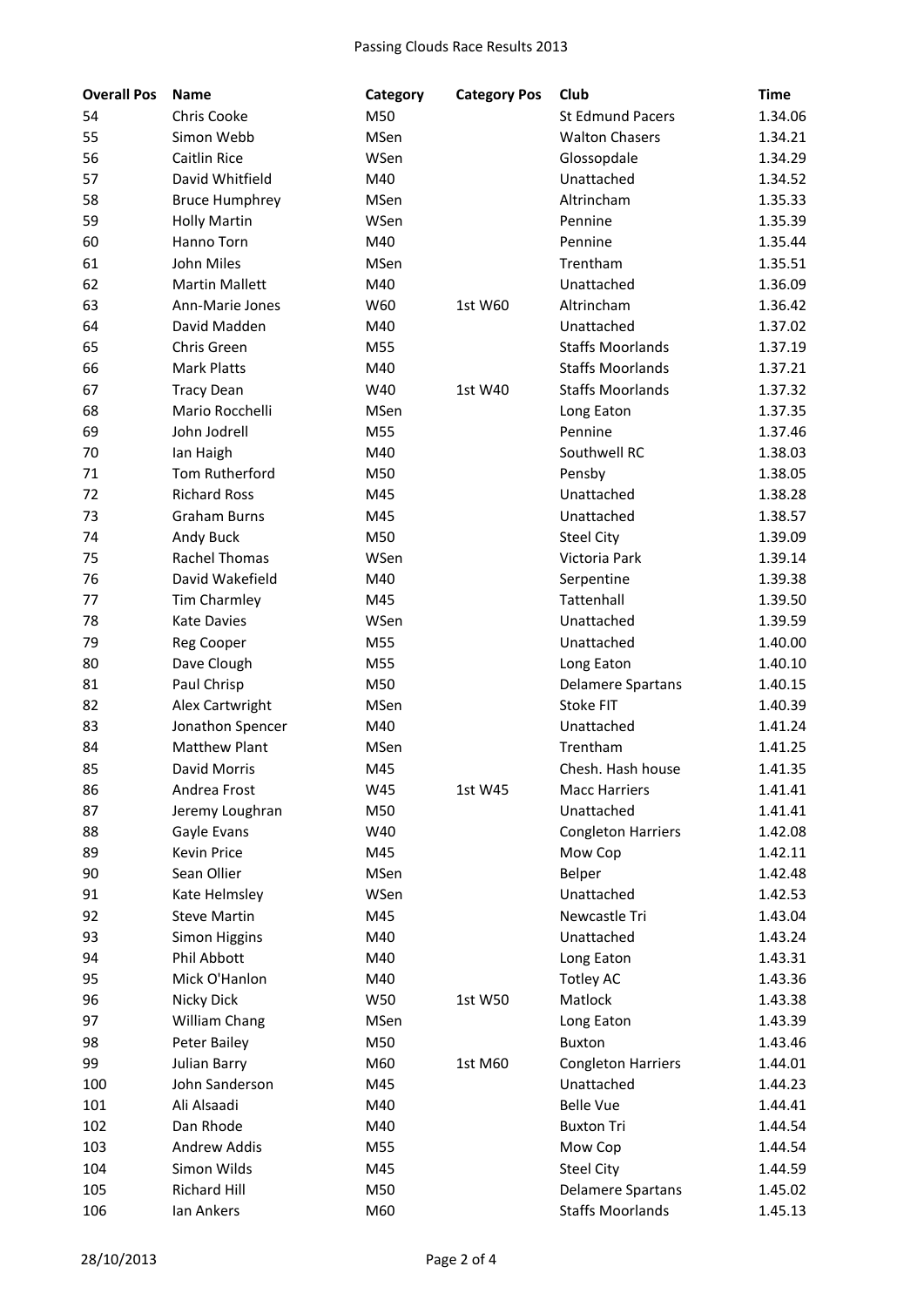| <b>Overall Pos</b> | <b>Name</b>             | Category    | <b>Category Pos</b> | Club                      | <b>Time</b> |
|--------------------|-------------------------|-------------|---------------------|---------------------------|-------------|
| 107                | Paul Burchell           | M50         |                     | Long Eaton                | 1.45.39     |
| 108                | Nick Pope               | M55         |                     | Unattached                | 1.45.44     |
| 109                | <b>Nigel Crompton</b>   | M50         |                     | Pensby                    | 1.46.12     |
| 110                | <b>Ben Williams</b>     | MSen        |                     | <b>Staffs moorlands</b>   | 1.48.03     |
| 111                | <b>Tim Nixon</b>        | M55         |                     | Dark Peak                 | 1.48.31     |
| 112                | <b>Barnaby Gordon</b>   | MSen        |                     | Goyt Valley               | 1.48.34     |
| 113                | Dave Heath              | M50         |                     | Mow Cop                   | 1.49.13     |
| 114                | Barbarah Clayton        | W40         |                     | <b>Olney Runners</b>      | 1.49.38     |
| 115                | Chris Horsfall          | M55         |                     | Handsworth Roadhogs       | 1.49.41     |
| 116                | <b>Clive Street</b>     | M55         |                     | Unattached                | 1.49.49     |
| 117                | Rob Beels               | MSen        |                     | <b>Barrow Runners</b>     | 1.49.55     |
| 118                | John Moorhouse          | M55         |                     | Chesh. Hash house         | 1.50.19     |
| 119                | Paul Brunt              | M45         |                     | Shelton striders          | 1.50.46     |
| 120                | Gayle Gamble            | WSen        |                     | Shelton striders          | 1.51.33     |
| 121                | David Gould             | M60         |                     | Mercia                    | 1.52.13     |
| 122                | David Geary             | M40         |                     | <b>Congleton Harriers</b> | 1.52.16     |
| 123                | John Corbett            | M65         | 1st M65             | Trentham                  | 1.52.19     |
| 124                | Ian Wolfendale          | M50         |                     | Pennine                   | 1.52.27     |
| 125                | <b>Harriet Kirk</b>     | WSen        |                     | Chesh. Hash house         | 1.52.32     |
| 126                | <b>Andrew Sumner</b>    | M40         |                     | Pensby                    | 1.52.39     |
| 127                | <b>Barry Sanderson</b>  | M45         |                     | <b>Macc Harriers</b>      | 1.52.57     |
| 128                | David Stokes            | M45         |                     | Unattached                | 1.53.03     |
| 129                | Tim Holloway            | M45         |                     | <b>Delamere Spartans</b>  | 1.53.16     |
| 130                | John Peel               | <b>MSen</b> |                     | Pennine                   | 1.53.29     |
| 131                | <b>Philip Guest</b>     | M50         |                     | Mansfield                 | 1.53.39     |
| 132                | Tim Raynor              | M50         |                     | Mansfield                 | 1.54.01     |
| 133                | Anthony Harrison        | M55         |                     | Chesh. Hash house         | 1.54.01     |
| 134                | Mark Whelan             | M45         |                     | Goyt Valley               | 1.54.36     |
| 135                | Angela Jacquemart       | W45         |                     | <b>Staffs Moorlands</b>   | 1.54.53     |
| 136                | Rob Cole                | MSen        |                     | Dark Peak                 | 1.55.18     |
| 137                | <b>Philip Walters</b>   | M45         |                     | Dark Peak                 | 1.55.25     |
| 138                | Roy Williamson          | M50         |                     | Mow Cop                   | 1.56.02     |
| 139                | David Green             | MSen        |                     | Pensby                    | 1.56.34     |
| 140                | Kevan Naylor            | M45         |                     | Long Eaton                | 1.56.43     |
| 141                | <b>Mick Fowler</b>      | M55         |                     | Unattached                | 1.57.31     |
| 142                | <b>Martin Griffiths</b> | M40         |                     | Dark Peak                 | 1.57.42     |
| 143                | <b>Stuart Whittaker</b> | M65         |                     | Erewash Valley            | 1.57.46     |
| 144                | <b>Tony Griffiths</b>   | M40         |                     | <b>Macc Harriers</b>      | 1.57.53     |
| 145                | Katherine Harvey        | W55         | 1st W55             | Pennine                   | 1.58.02     |
| 146                | David Askew             | MSen        |                     | Shelton striders          | 1.58.15     |
| 147                | <b>Russell Richards</b> | M55         |                     | Unattached                | 1.58.38     |
| 148                | Jan Forrester           | W60         |                     | Matlock                   | 1.59.00     |
| 149                | Paul Hunt               | M45         |                     | <b>Goyt Valley</b>        | 2.00.04     |
| 150                | Kathryn Dark            | W40         |                     | Totley AC                 | 2.00.51     |
| 151                | Mandy Kenworthy         | W45         |                     | Chester Tri               | 2.01.06     |
| 152                | Angela Leonard          | W50         |                     | <b>Macc Harriers</b>      | 2.01.24     |
| 153                | Pat Peers               | W50         |                     | Pensby                    | 2.01.26     |
| 154                | <b>Richard Knowles</b>  | M40         |                     | Totley AC                 | 2.01.30     |
| 155                | Helen Barnett           | W45         |                     | <b>Grindleford Goats</b>  | 2.01.36     |
| 156                | lan Coates              | M55         |                     | <b>Staffs Moorlands</b>   | 2.01.46     |
| 157                | Helen Brunt             | WSen        |                     | <b>Buxton</b>             | 2.02.44     |
| 158                | Dick Scroop             | M65         |                     | Mercia                    | 2.03.07     |
| 159                | Gerald Connor           | M55         |                     | Retford AC                | 2.03.10     |